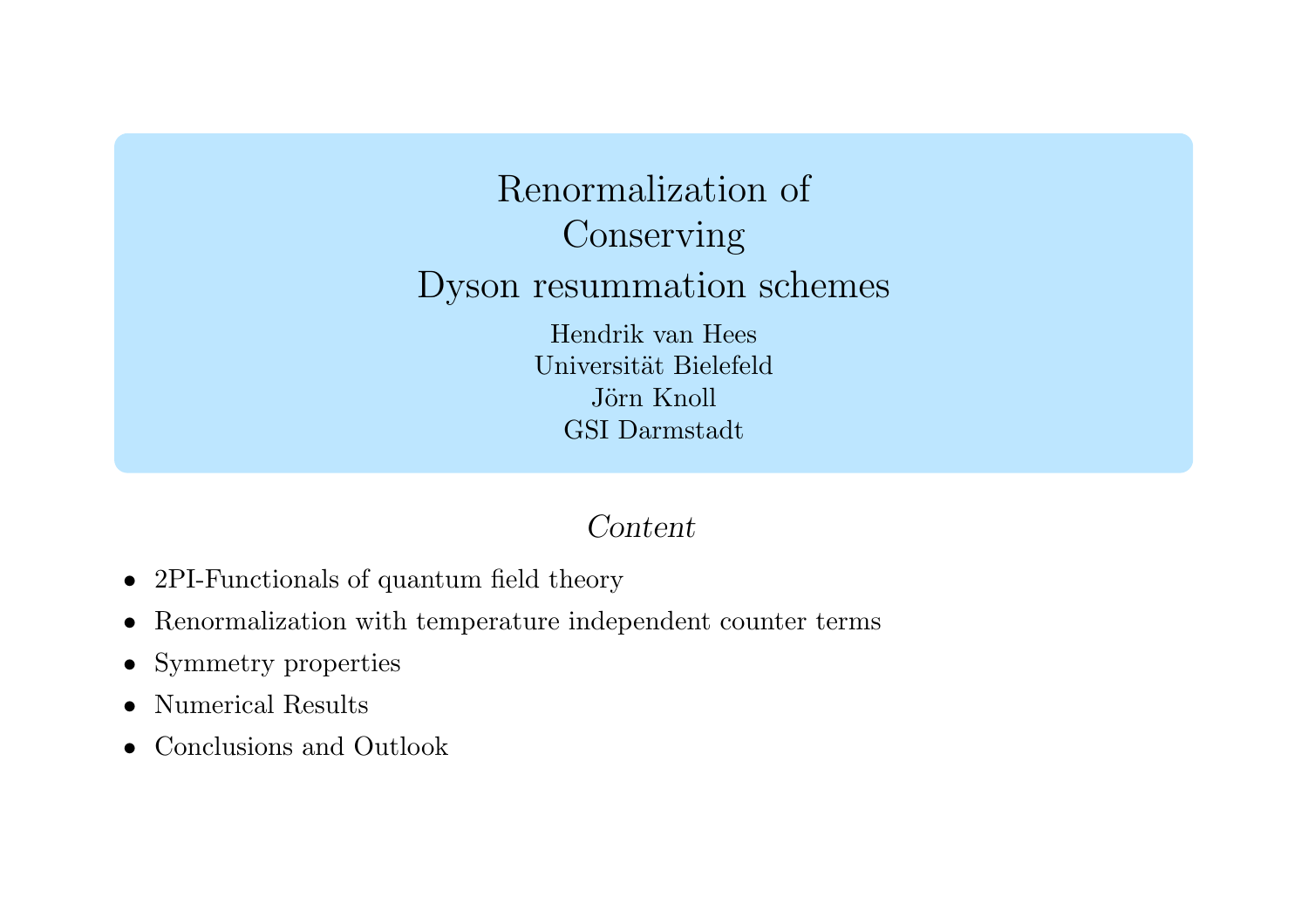• Diagrams defined for real time path (for equilibrium)  $\mathop{\mathrm{Im}} t$ 



#2

 $O(N)$ -theory

$$
\mathscr{L}=\frac{1}{2}(\partial_{\mu}\vec{\phi})(\partial^{\mu}\vec{\phi})-\frac{m^2}{2}\vec{\phi}^2-\frac{\lambda}{4!}(\vec{\phi}^2)^2
$$

• 2PI Generating Functional

$$
i\Phi[\varphi,G]=\begin{array}{c}\bigoplus\limits_{\mathfrak{S}}\bigoplus\limits_{\mathfrak{S}}\begin{array}{c}+\begin{array}{c}\\ \mathfrak{S}\end{array}\end{array}\begin{array}{c}\longrightarrow\\ \mathfrak{S}\end{array}\end{array}\begin{array}{c}\begin{array}{c}\longrightarrow\\ \mathfrak{S}\end{array}\end{array}\begin{array}{c}\begin{array}{c}\longrightarrow\\ \mathfrak{S}\end{array}\end{array}\begin{array}{c}\begin{array}{c}\longrightarrow\\ \mathfrak{S}\end{array}\end{array}\begin{array}{c}\begin{array}{c}\longrightarrow\\ \mathfrak{S}\end{array}\end{array}\begin{array}{c}\begin{array}{c}\longrightarrow\\ \mathfrak{S}\end{array}\end{array}\end{array}\begin{array}{c}\begin{array}{c}\longrightarrow\\ \mathfrak{S}\end{array}\end{array}
$$

Mean field equation of motion

+ x i( + m + + · · · 2 )ϕ =

• Self-energy



• Dyson-equation:

 $G^{-1} = D^{-1} - \Sigma[\varphi, G]$ 

• Closed set of equations of motion for  $\varphi$  and G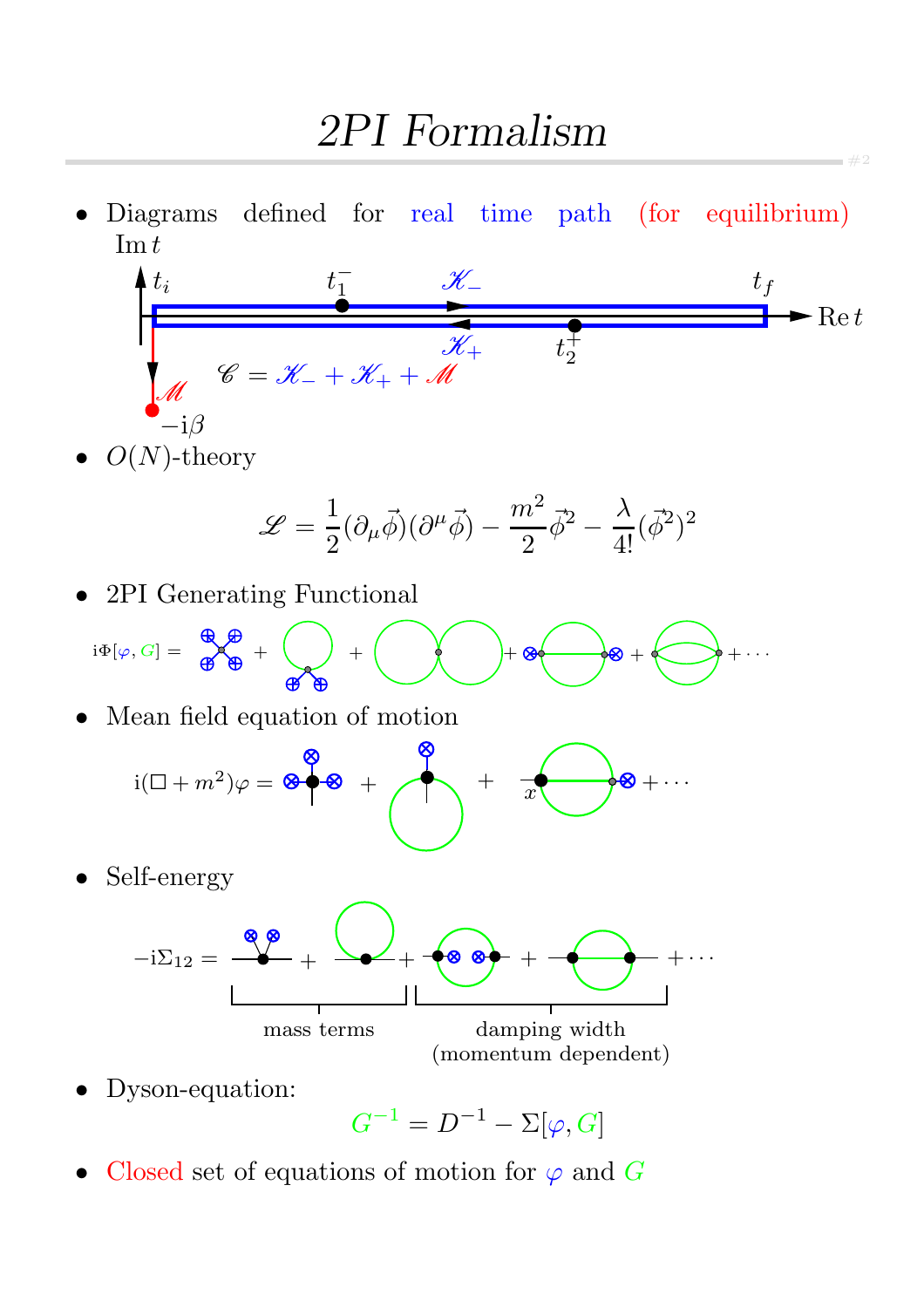# Self-consistent Renormalization

### First step: Vacuum

- Power-counting for self-consistent propagators as in perturbation theory:  $\delta = 4 - E$
- Usual BPHZ-renormalization for wave function, mass and coupling constant renormalization
- In practice: Use Lehmann-representation and dimensional regularization
- $\checkmark$  Closed self-consistent finite Dyson-equations of motion
- $\checkmark$  Numerically treatable

Second step: Finite Temperature

• Split propagator in vacuum and T-dependent part

$$
\frac{1}{\mathrm{i}G} = \frac{1}{\mathrm{i}G^{(\mathrm{vac})}} + \frac{1}{\mathrm{i}G^{(\mathrm{T})}}
$$

• Expand self-energy around vacuum part



• Need further splitting of propagator

$$
\frac{1}{\mathrm{i}G^{(\mathrm{T})}} = \frac{1}{\mathrm{Tr}^{(4)}} + \frac{1}{\mathrm{i}G^{(\mathrm{r})}}
$$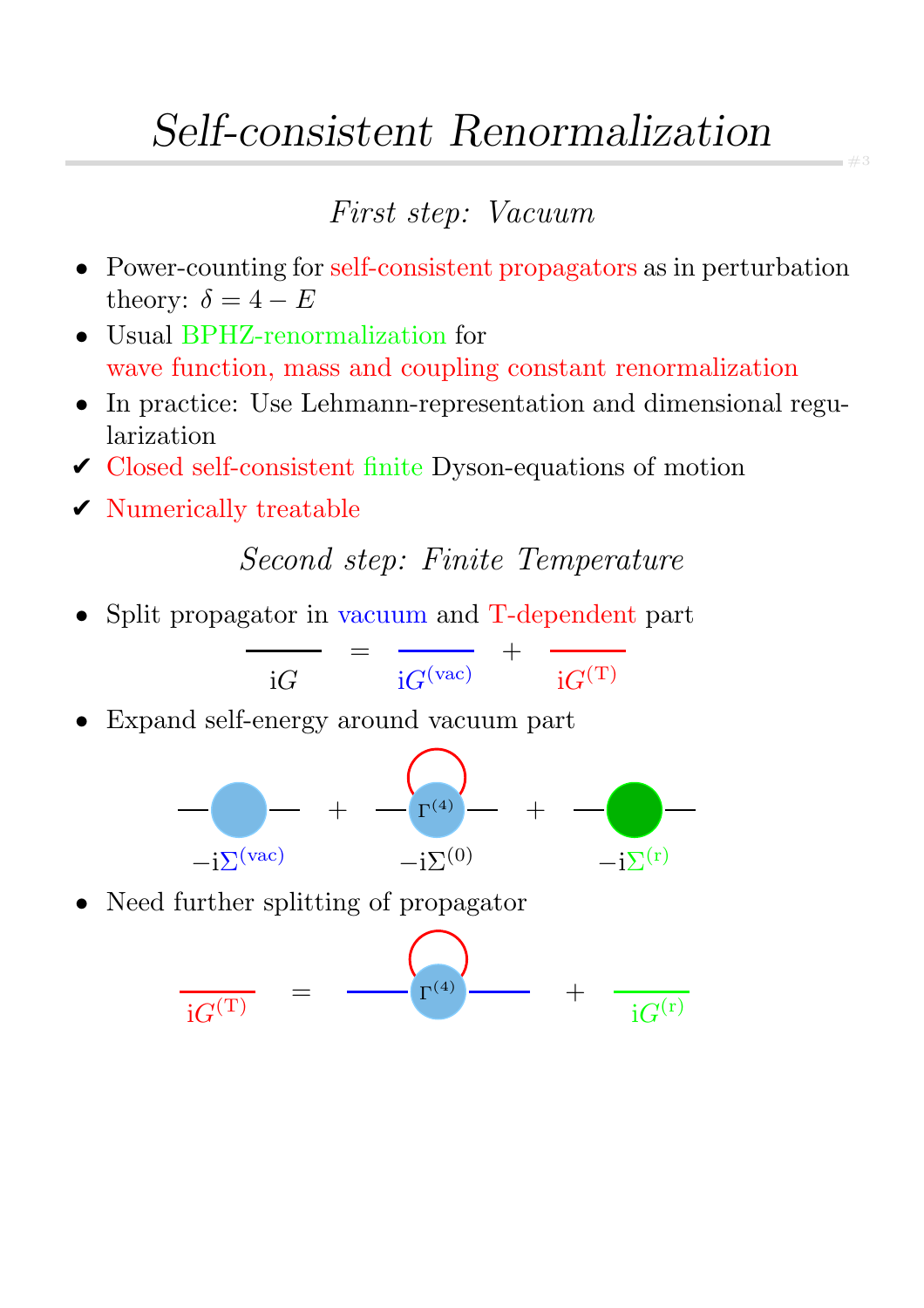#4

Third step: 4-point vertex renormalization



☞ s-channel Bethe-Salpeter equation

$$
---\boxed{\Gamma^{(4)}} \qquad \qquad \text{cuts more than} \\ \qquad \qquad \text{three lines!}
$$

 $\Rightarrow$  "BPHZ Boxes" in ladder-diagrams do not cut inside  $\Gamma^{(4)}$ .

 $\Rightarrow$  Asymptotics + BPHZ-formalism:

$$
\Gamma^{(4)}(l,p) - \Gamma^{(4)}(l,0) \cong O(l^{-\alpha}) \text{ with } \alpha > 0
$$

 $\Rightarrow$  Renormalized eq. of motion for  $\Lambda$ :

$$
\Lambda(p,q) = \Lambda(0,0) + \Gamma^{(4)}(p,q) - \Gamma^{(4)}(0,0) \n+ i \int \frac{d^4l}{(2\pi)^4} [\Gamma^{(4)}(p,l) - \Gamma^{(4)}(0,l)][G^{\text{vac}}]^2(l)\Lambda(l,q) \n+ i \int \frac{d^4l}{(2\pi)^4} \Lambda(0,l)[G^{\text{vac}}]^2(l)[\Gamma^{(4)}(l,q) - \Gamma^{(4)}(l,0)]
$$

 $\checkmark$  Self-energy finite with vacuum counter terms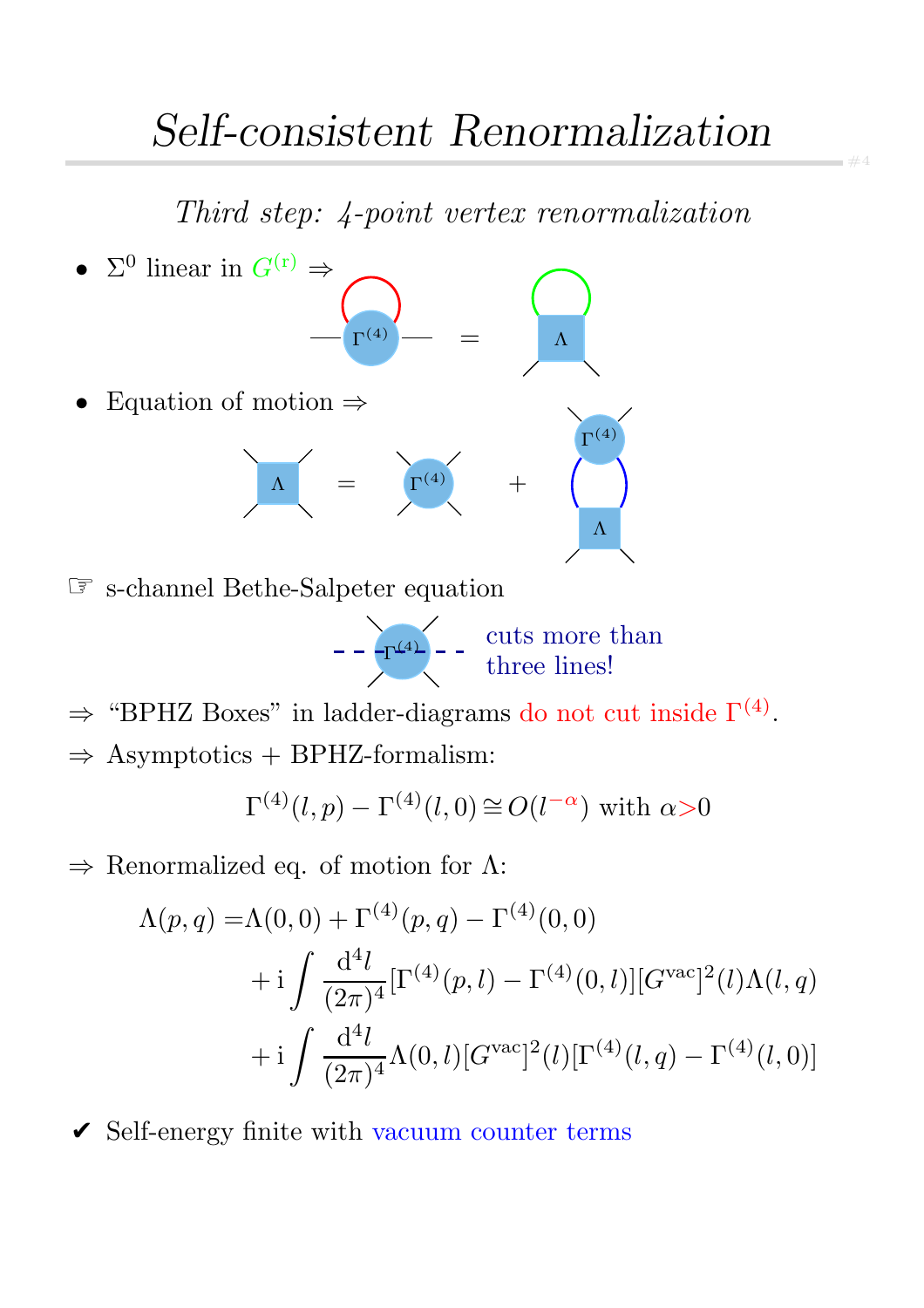## Results for "Sunset + Tadpole" at  $T > 0$

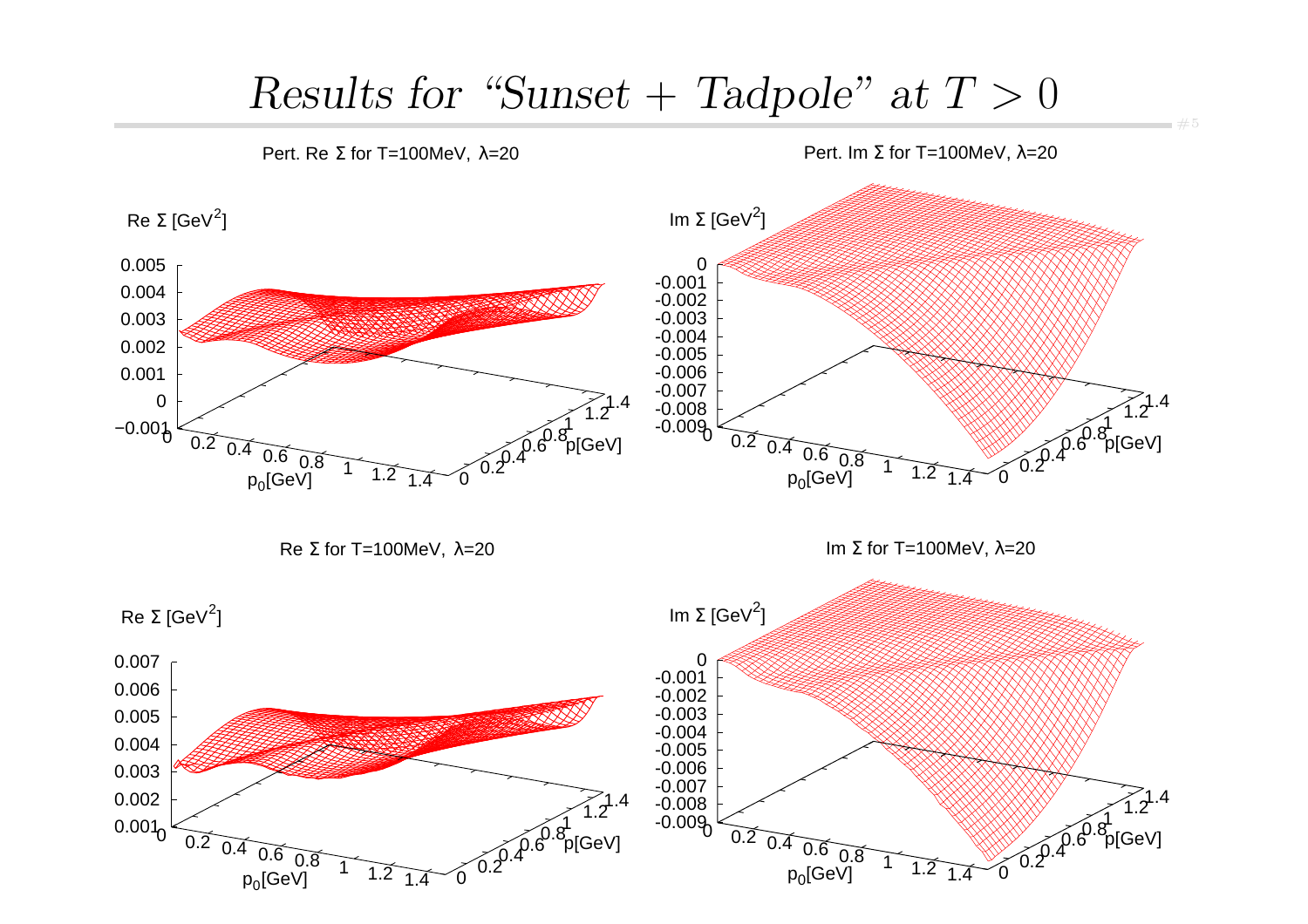## $Results for 'Sunset + Tadpole' at T > 0$



 $= 46$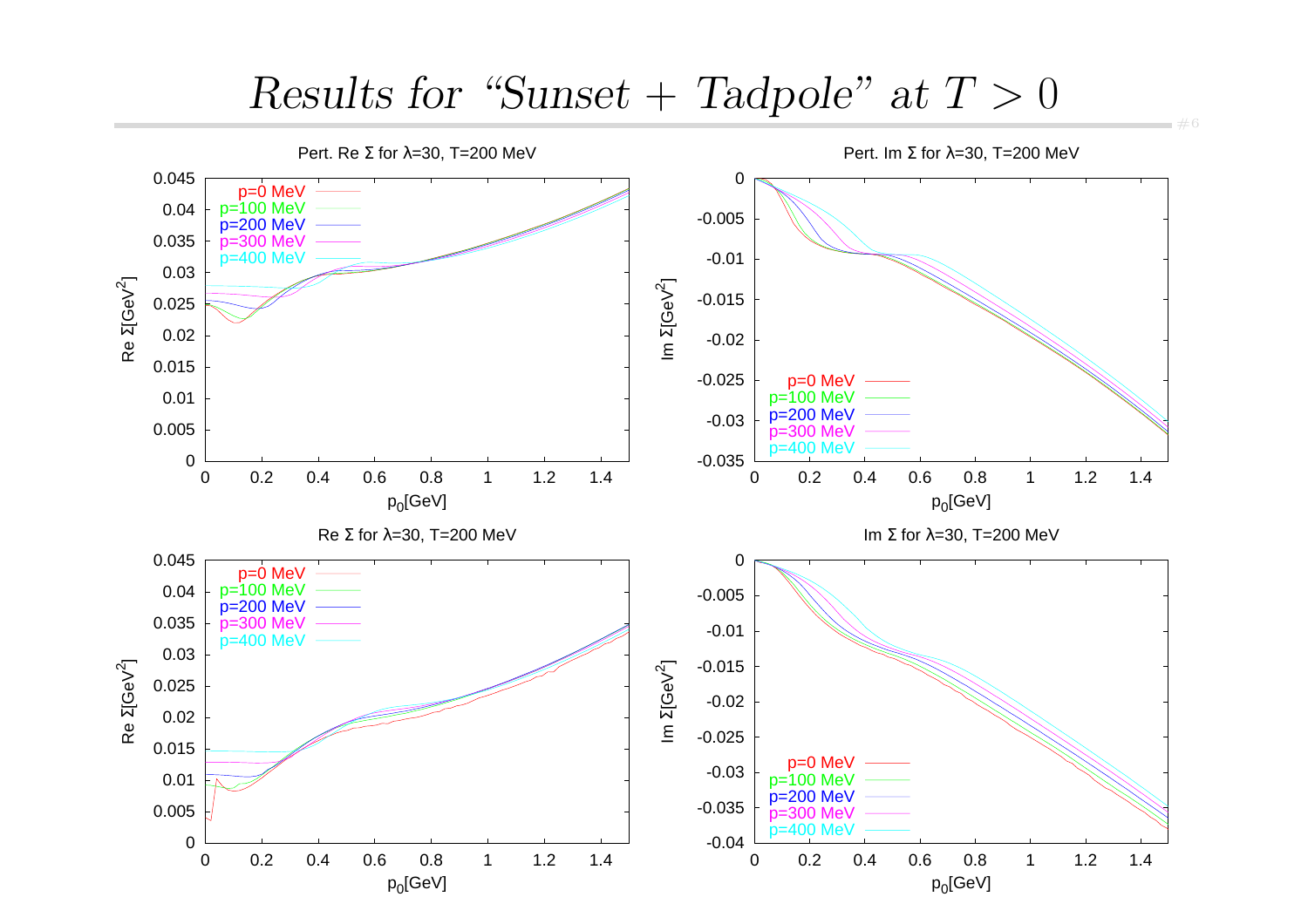# Symmetry properties

- Symmetry: Expectation values of Noether currents exactly conserved
- •Approximations are only partial resummations of perturbation series
- ☞Crossing symmetry violated
- $\mathbb{F}$  Ward-Takahashi identities for *n*-point functions violated
- Non-perturbative approximation for effective action:

$$
\left.\frac{\tilde{\Gamma}[\varphi]=\Gamma[\varphi,\tilde{G}[\varphi]]}{\delta G}\right|_{G=\tilde{G}[\varphi]}\stackrel{!}{=}0
$$

• Crossing symmetric proper vertex functions

$$
\tilde{\Gamma}^{(n)}(x_1, x_2, \dots, x_n) := i \frac{\delta \tilde{\Gamma}[\varphi]}{\delta \varphi_1 \delta \varphi_2 \cdots \delta \varphi_n}
$$

#### fulfill Ward-Takahashi identities

- Calculation of  $\tilde{\Gamma}^{(n)}$ : Bethe-Salpeter equation like resummations in terms of self-consistent propagator
- Renormalization in the same way as self-consistent scheme <sup>⇒</sup> Recovers symmetry also for counter terms!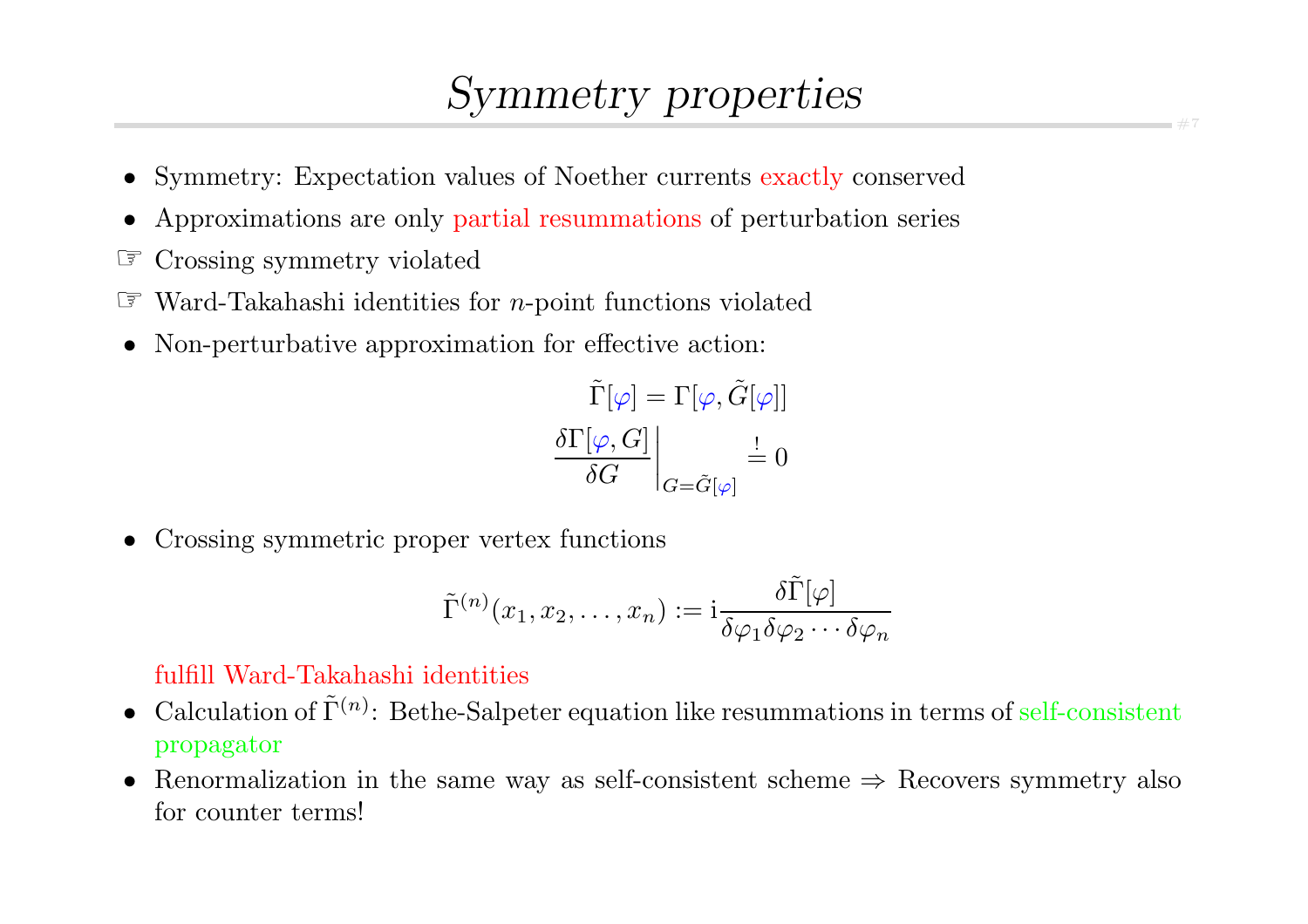$\bullet$ Hartree approximation:

$$
\mathrm{i}\Phi = \mathbf{H} + \mathbf{R} + \mathbf{S}
$$

•1PI self–energy defined on top of Hartree approximation

☞ Random <sup>p</sup>hase approximation (RPA):



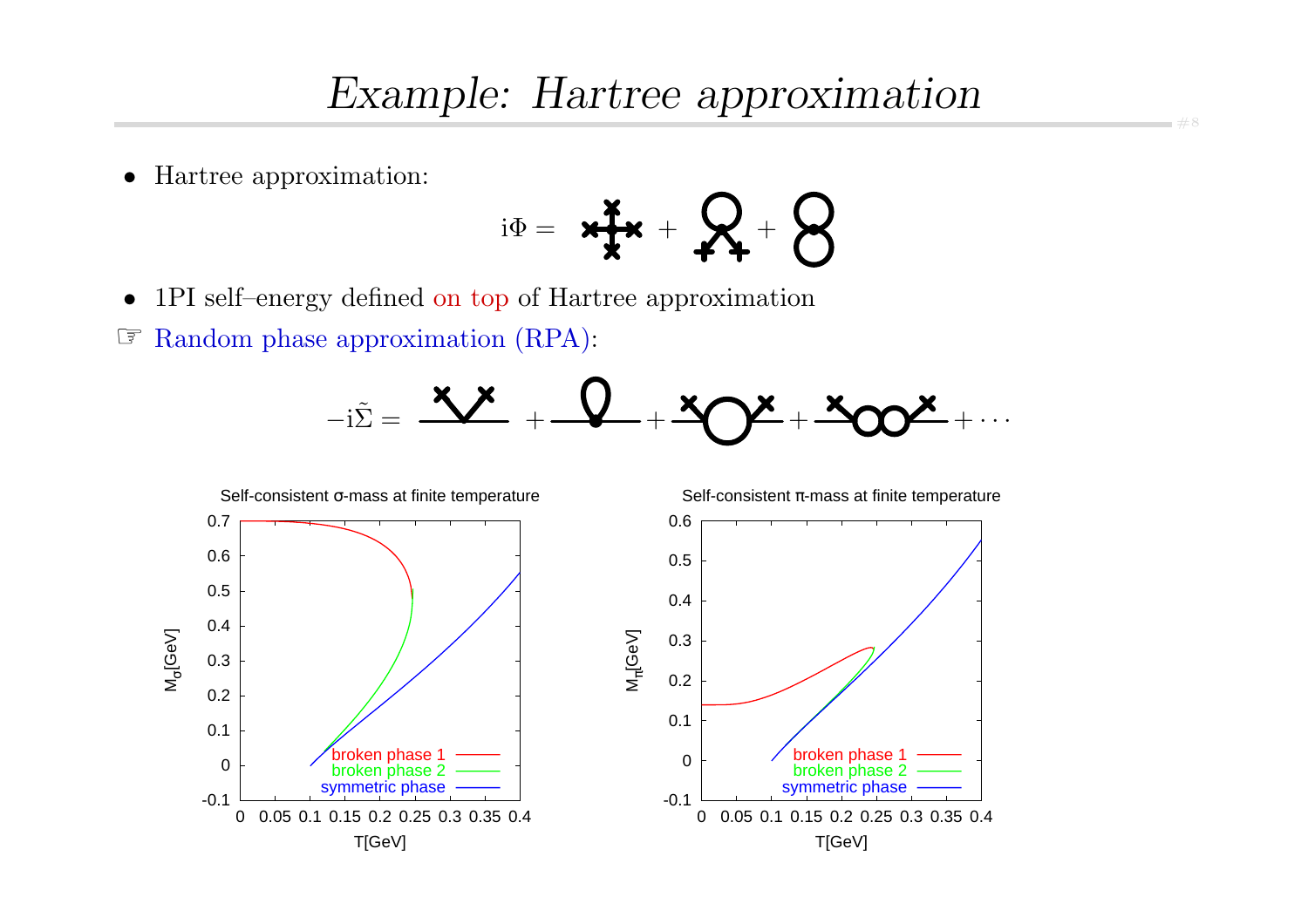# RPA-resummation





External σ-mass at T=150 MeV (stable solution)



 $-49$